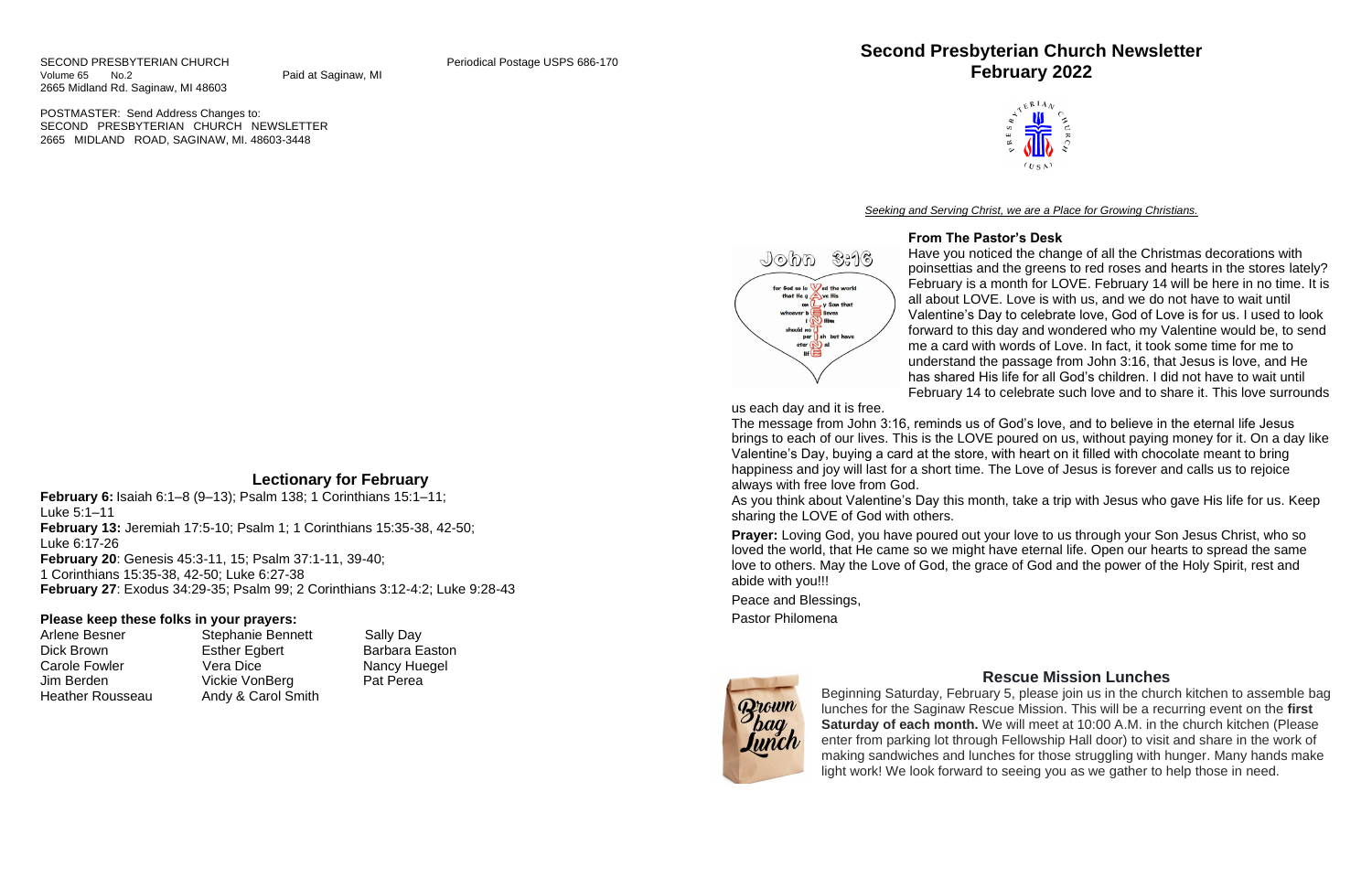## **Florence Gilmour Circle**



All women of the church are invited to join us on Wednesday, February 9 at 9:30 a.m. in the church library for fellowship and fun as we study "The Bad Girls" of the Bible.



To keep the congregation abreast of the budget and financial needs of the church the Finance Committee has a chart on display in the main hallway with information regarding the church finances. We hope this will give everyone a greater understanding of our finances. We thank you for your commitment to the ministry and your ongoing support for the programs here at Second Presbyterian Church. Thank you for your faithfulness and dedication, with the help of everyone we ended 2021 in a positive financial situation.

| <b>Financial Report</b> |            |  |  |  |
|-------------------------|------------|--|--|--|
| as of 12/31/2021        |            |  |  |  |
| Income                  | 241,718.17 |  |  |  |
| <b>Expense</b>          | 217,854.25 |  |  |  |
| <b>Excess</b>           | 23,863.92  |  |  |  |

### **Per Capita**

Per Capita is part of being a Presbyterian and connecting to the Presbyterian Church as a whole; it is

PER CAPITA APPORTIONMENT Every church is apportioned a share of the expenses of the presbytery, the synod, and the General Assembly for ecclesiastical purposes. The apportionment is based on church membership. The amount varies with apportunement is oased on charten increasing. The amount varies what the needs of the presbytery, synod, and General Assembly, and is a regular expense payable by this church at the spring meeting of presbytery. The amount part of the glue that holds Presbyterians together. The total 2022 Per Capita for our church is \$8,207.00, which equates to **\$29.00 per member** (not per household). This goes to General Assembly, Synod of the Covenant, and the Presbytery. If each member pays their Per Capita amount above their regular giving, then pressure on our budget is reduced. Please mark Per Capita on your check or envelope.



Each February the "Fuel Offering" envelope is in our box of offering envelopes. Any contributions given in this envelope will help defray costs of Consumers Energy bills. Each year we spend approximately \$17,000 on gas and electric. If you do not have envelopes, please note on your donation "Fuel Offering" so your generosity is credited to the correct account. As always, we thank you for your continued support!

### **PNC Update**

The PNC continues to review the Pastor Information Forms and have contacted the candidates we feel would best serve the church. We will schedule initial interviews via Zoom according to the candidate and PNC availabilities. Please continue to pray for the Second Presbyterian Church PNC as we continue our efforts to find the best Pastor for our church.

## **2 nd @ Second**

2nd @ Second will continue to meet on Sunday after worship with the continuation of "The Story of the Bible" one of the Great Courses of Religion and Theology by Professor Luke Timothy Johnson. Join us in the church library for a time of discussion after watching a short video, sharing and reflection.



# Mission highlights **"Go also the second mile" Matthew 5:41**

### For the month of February, we are highlighting the **Saginaw City Rescue Mission's Outreach Project, Hope and Care Totes**. The Rescue Mission's goal, through the Operation Hope and Care project, is to provide basic, personal hygiene items to hundreds of needy men, women, and children in the Mid-Michigan area. These hygiene items can bring a sense of relief to those desperately in need in our community. Please use a grocery bag or box to bring the items to church. We will be

- 
- Deodorant **Razors** Body Lotion
- Nail Clippers Tissues Hair Products gel, etc.
	-



collecting the totes through Sunday, February 27th.

Needed Items:

- Shampoo & Conditioner Bar Soap Shaving Cream
- 
- 
- 
- OTC Pain Relievers
- 
- 
- Large Combs and Brushes Toothbrush & Toothpaste
- 
- 

## **Scholarship Applications**

The scholarship applications for interested students will be available in the church office beginning Sunday February 6th. There are 2 scholarships available to everyone, the Muriel Lakey scholarship and the Mary Ann Geiersbach scholarship, and a special scholarship available to anyone attending Alma College.. Qualifications and guidelines will be attached to the application. The due date for returning applications is Sunday April 24th .





If you have a youth interested in the Confirmation Class of 2022, please contact Christy Higley @ 989-798 – 6688 or email machigley@live.com.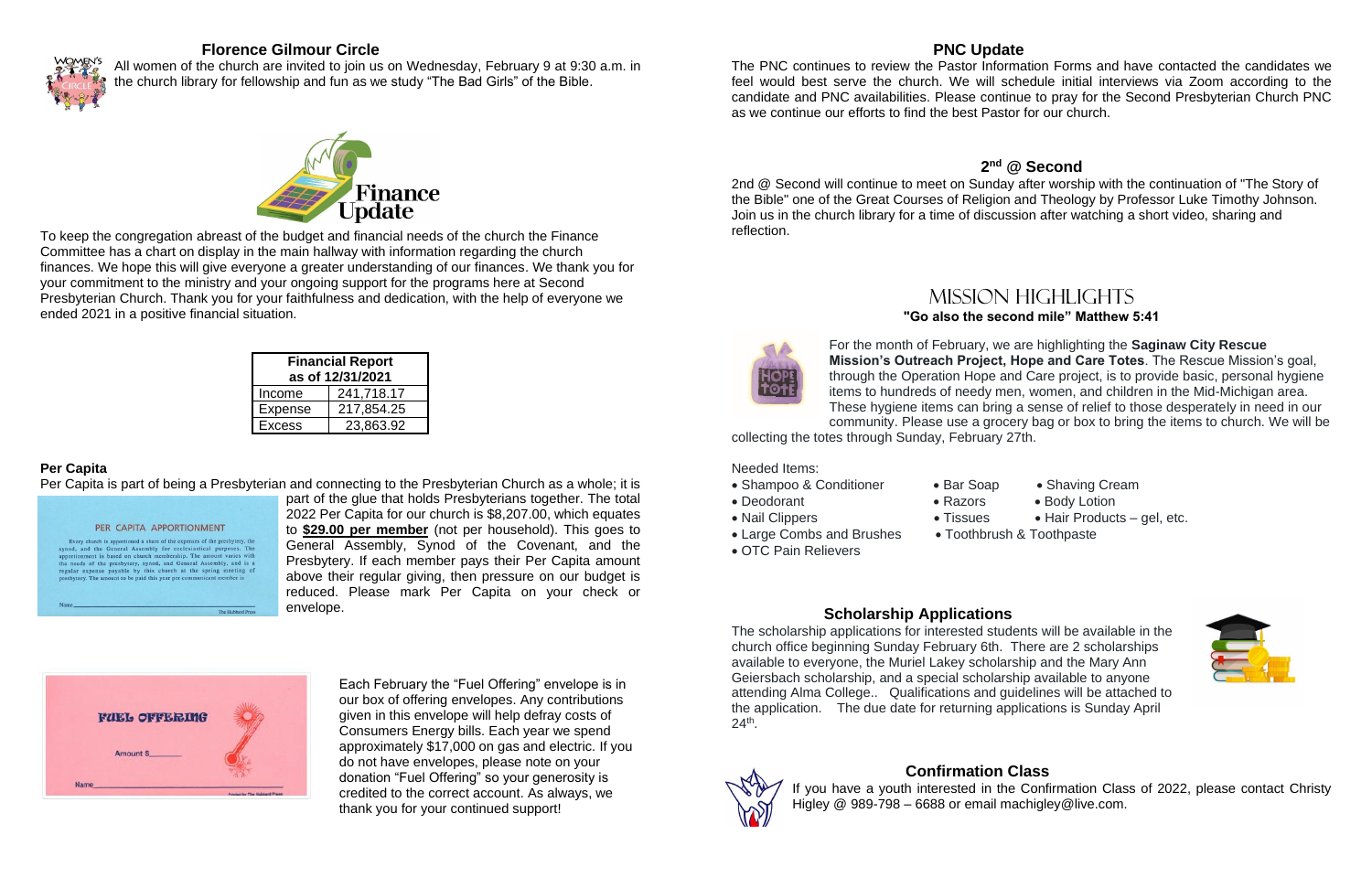

### **Drive-Thru Fish Fry**

Mark your calendars for our second-ever drive-thru Fish Fry on **Friday, April 8, 2022**! **Please note, this date is different than was previously announced last fall.** Further details will follow in upcoming newsletters and emails. Please keep an eye on the church Facebook page so you can share the event!

We will need plenty of help to make this fish fry a success. Sign-up sheets will be in the gathering area soon. Proceeds from the sale go to the Presbyterian Men's Group, which performs many of the maintenance jobs around the church.

Please let one of the following individuals know if you are willing the help:

| Paul DeWyse    | (989) 284-7975   | pdewyse@aol.com           |
|----------------|------------------|---------------------------|
| Adam Engel     | $(989)$ 781-1218 | schmiel42@aol.com         |
| Alan Poplewski | (989) 928-7957   | alanpoplewski@hotmail.com |

Thank you for your support!

### **A Message from Collin Whitfield, Director of Music:**

*I want to thank the congregation, the chancel choir, and the bell choir here at Second Presbyterian for your warm welcome in my first two weeks as Director of Music! I am absolutely thrilled to be starting a new chapter at Second Pres and look forward to nurturing our music ministries! If you would be interested in singing in the choir, playing in the bell choir, or simply offering your own individual talents as a vocalist or an instrumentalist, please contact me at [collin.whitfield@gmail.com.](mailto:collin.whitfield@gmail.com) If you do not have email, please leave a message with the main office and the best phone number for me to reach you at. We welcome all to share their musical gifts with our congregation!*



## **Inclement Weather Policy**

When Saginaw Township Schools have been closed due to inclement weather (snow, ice, temperatures, etc.), any church programming for that day will also be cancelled. This includes any activity of the church or outside groups that use church facilities. Examples are (but not limited to): Session, Committee meetings, Choirs, Bible Study, Women's Circle, Community events.

# **2022 Directory Second Presbyterian Church Ph. 989-792-1023 Fax 989-792-8755 Office: secondpres@sbcglobal.net spcsaginaw.org**

Pastor Philomena Ofori-Nipaah – (989) 282-5005 pastorphilomena20@gmail.com Sonia Hoeppner, Secretary & SERRV Coordinator – 781-0542 soniahoeppner51@gmail.com Carol Poole, Office Assistant – 793-7485 Collin Whitfield, Music Director – 1-248-310-5655 *[collin.whitfield@gmail.com.](mailto:collin.whitfield@gmail.com)* Nancy Ellis, Custodian – (269) 806-9204 Ken Morris, Financial Secretary – 790-1113

| <b>Session Committees</b><br>Administration:                                                 |                                  |
|----------------------------------------------------------------------------------------------|----------------------------------|
| Kristi Millar<br><b>AJ Makrianis</b><br><b>Kristin Fowler</b>                                | 293-3545<br>860-1741<br>964-8880 |
|                                                                                              |                                  |
| Stewardship & Mission:<br>Rebecca LaLonde<br>Karen Schadel<br><b>Billie Bauer</b>            | 274-0684<br>930-9976<br>280-7207 |
| Worship & Music:<br><b>Heather Rousseau</b><br>Linda Poplewski<br><b>Fred Herter</b>         | 799-3109<br>928-7956<br>450-5416 |
| Finance & Budget:<br><b>Mike Patton</b><br>Karen Kalina<br><b>Adam Engel</b>                 | 792-2984<br>642-8663<br>781-1218 |
| <b>Christian Education:</b><br><b>Christy Higley</b><br><b>Natalie Martinez</b><br>Pam Moran | 798-6678<br>714-1011<br>213-7365 |
| <b>Clerk of Session:</b><br>JoAnn Hunt                                                       | 793-9568                         |